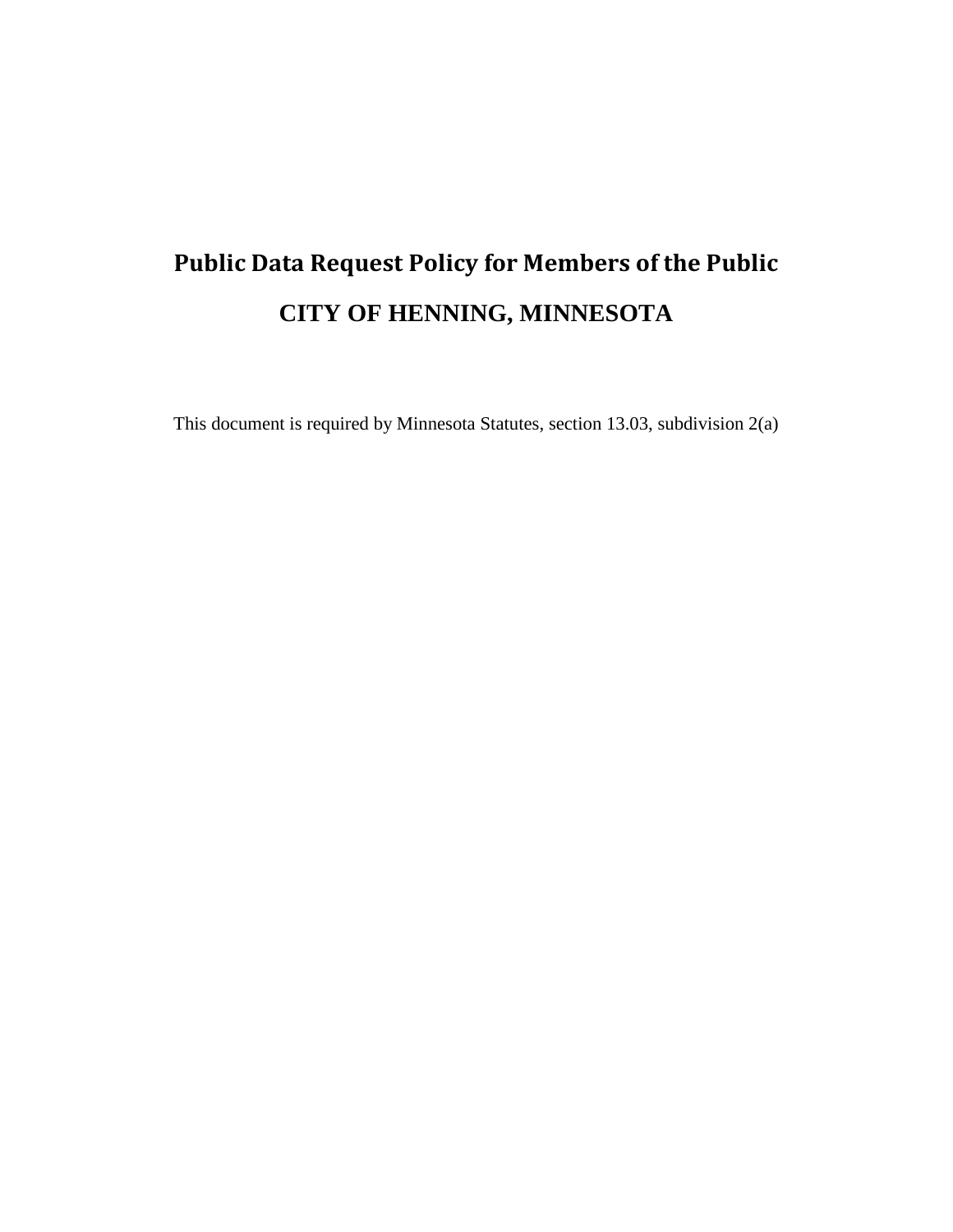### **Right to Access Public Data**

The Government Data Practices Act (Minnesota Statutes, Chapter 13) presumes that all government data are public unless a state or federal law says the data are not public. Government data is a term that means all recorded information a government entity has, including paper, email, DVDs, photographs, etc.

The Government Data Practices Act also provides that this government entity must keep all government data in a way that makes it easy for you, as a member of the public, to access public data. You have the right to look at (inspect), free of charge, all public data that we keep. You also have the right to get copies of public data. The Government Data Practices Act allows us to charge for copies. You have the right to look at data, free of charge, before deciding to request copies.

### **How to Make a Data Request**

To look at data or request copies of data that the City of Henning keeps, make a written request. Make your request for data to the appropriate individual listed in the Data Practices Contacts on page 4. You may make your request for data by mail, fax, email or in person, using the data request form on page 6.

If you choose not to use the data request form, your request should include:

- that you, as a member of the public, are making a request for data under the Government Data Practices Act, Minnesota Statutes, Chapter 13;
- whether you would like to look at the data, get copies of the data, or both; and
- a clear description of the data you would like to inspect or have copied.

This City of Henning cannot require you, as a member of the public, to identify yourself or explain the reason for your data request. However, depending on how you want us to process your request (if, for example, you want us to mail you copies of data), we may need some information about you. If you choose not to give us any identifying information, we will provide you with contact information so you may check on the status of your request. In addition, please keep in mind that if we do not understand your request and have no way to contact you, we will not be able to begin processing your request.

### **How We Respond to a Data Request**

Upon receiving your request, we will work to process it.

- If we do not have the data, we will notify you in writing as soon as reasonably possible.
- If we have the data, but the data are not public, we will notify you as soon as reasonably possible and state which specific law says the data are not public.
- If we have the data, and the data are public, we will respond to your request appropriately and promptly, within a reasonable amount of time by doing one of the following:
	- $\circ$  arrange a date, time, and place to inspect data, for free, if your request is to look at the data, or
	- $\circ$  provide you with copies of the data as soon as reasonably possible. You may choose to pick up your copies, or we will mail or fax them to you. If you want us to send you the copies,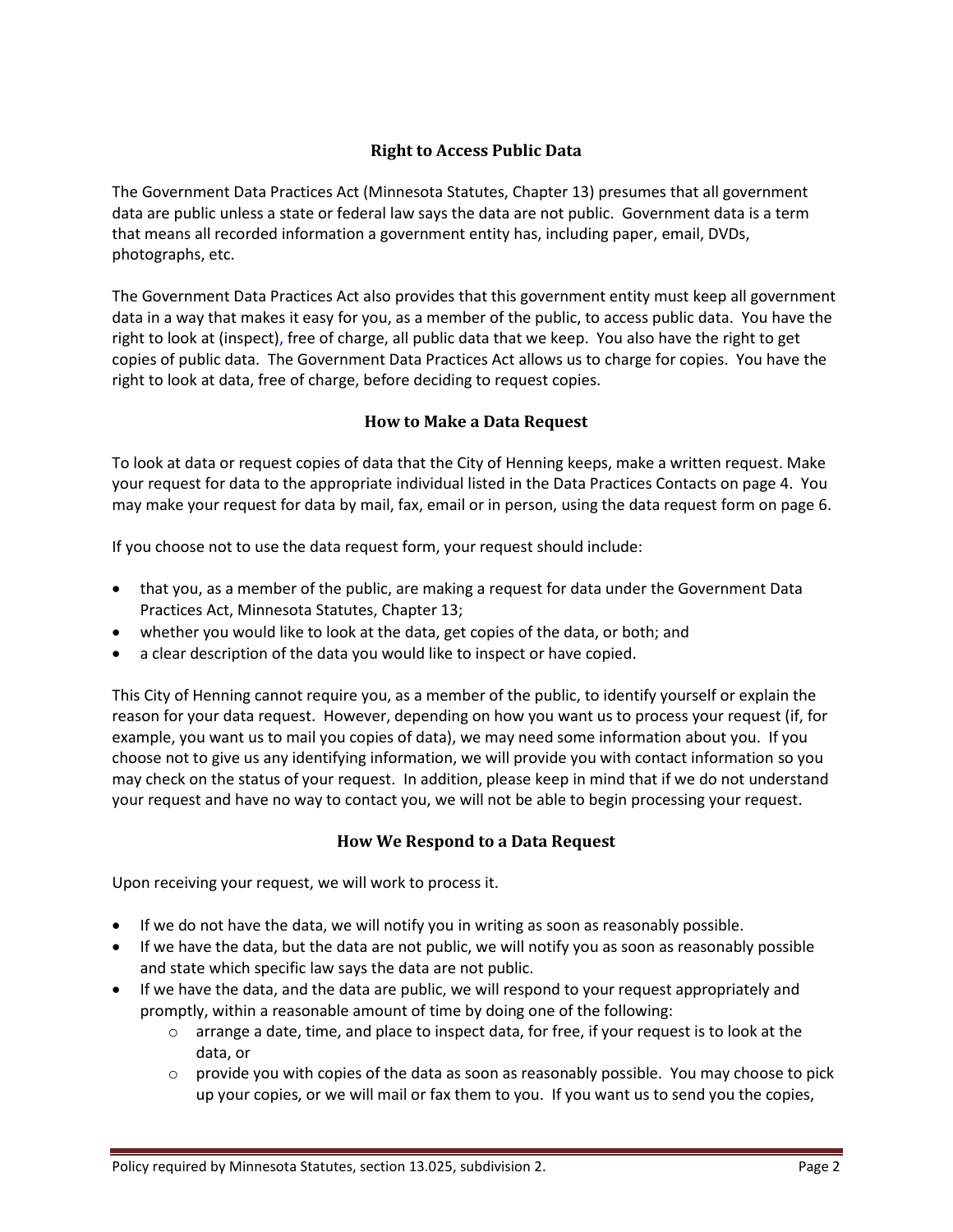you will need to provide us with an address or fax number. We will provide electronic copies (such as email or CD-ROM) upon request if we keep the data in electronic format. Information about copy charges is on page 5.

Before data is mailed or copies of data are given to the requester the cost of data request will be paid in full before data is released.

The Government Data Practices Act does not require us to create or collect new data in response to a data request if we do not already have the data, or to provide data in a specific form or arrangement if we do not keep the data in that form or arrangement. For example, if the data you request are on paper only, we are not required to create electronic documents to respond to your request. If we agree to create data in response to your request, we will work with you on the details of your request, including cost and response time.

In addition, the Government Data Practices Act does not require us to answer questions that are not requests for data.

### **Requests for Summary Data**

Summary data are statistical records or reports that are prepared by removing all identifiers from private or confidential data on individuals. The preparation of summary data is not a means to gain access to private or confidential data. The Minnesota Department of Commerce will prepare summary data if you make your request in writing and pay for the cost of creating the data. Upon receiving your written request (you may use the data request form on page 6) we will respond within ten business days with the data or details of when the data will be ready and how much we will charge.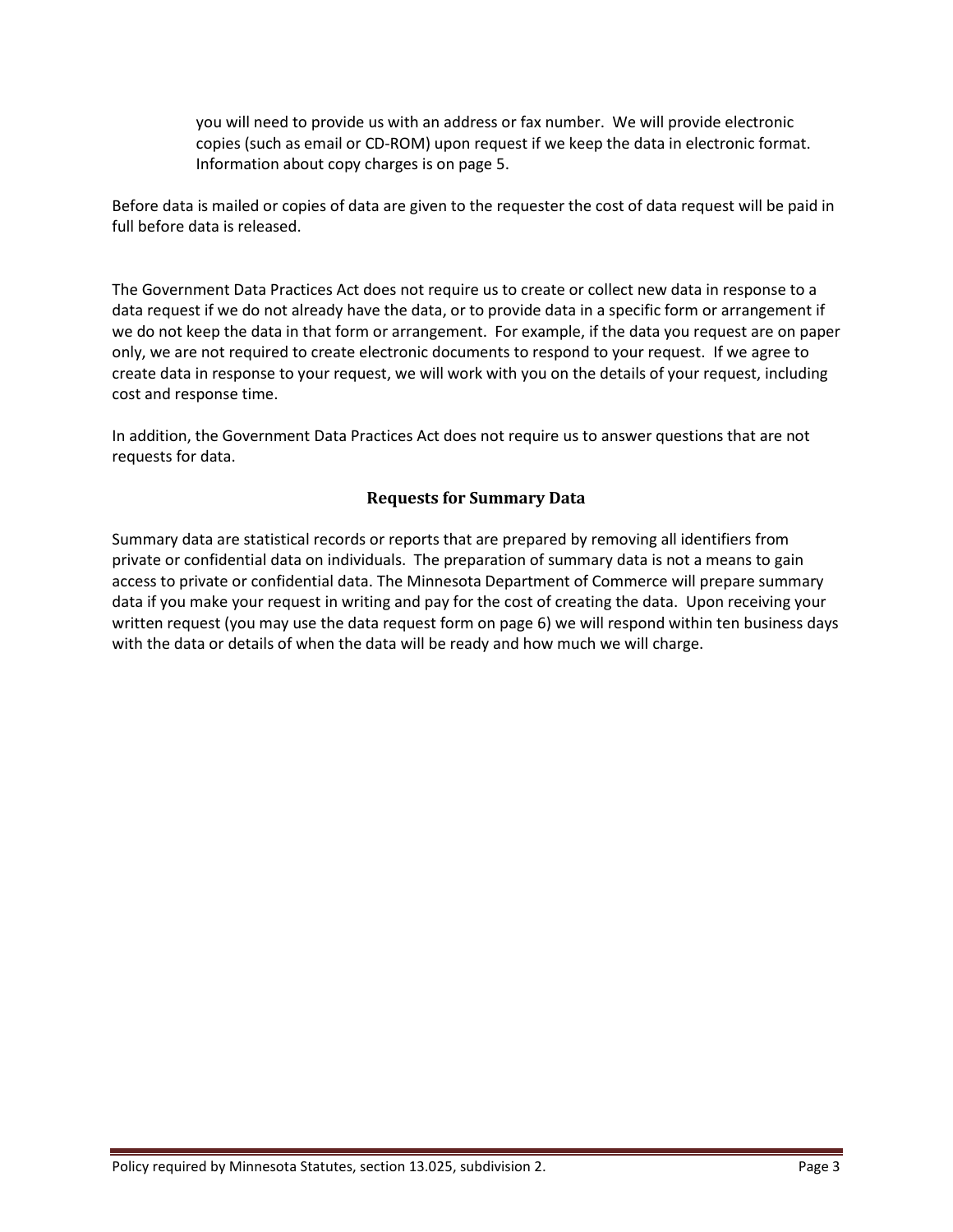### **Data Practices Contact**

### **CITY OF HENNING**

### **Responsible Authority**

Gina Ellingson, City Clerk/Treasurer City of Henning 612 Front Street PO Box 55 Henning, MN 56551 Phone: 218-583-2402 Fax: 218-583-2683 Email: henngov@arvig.net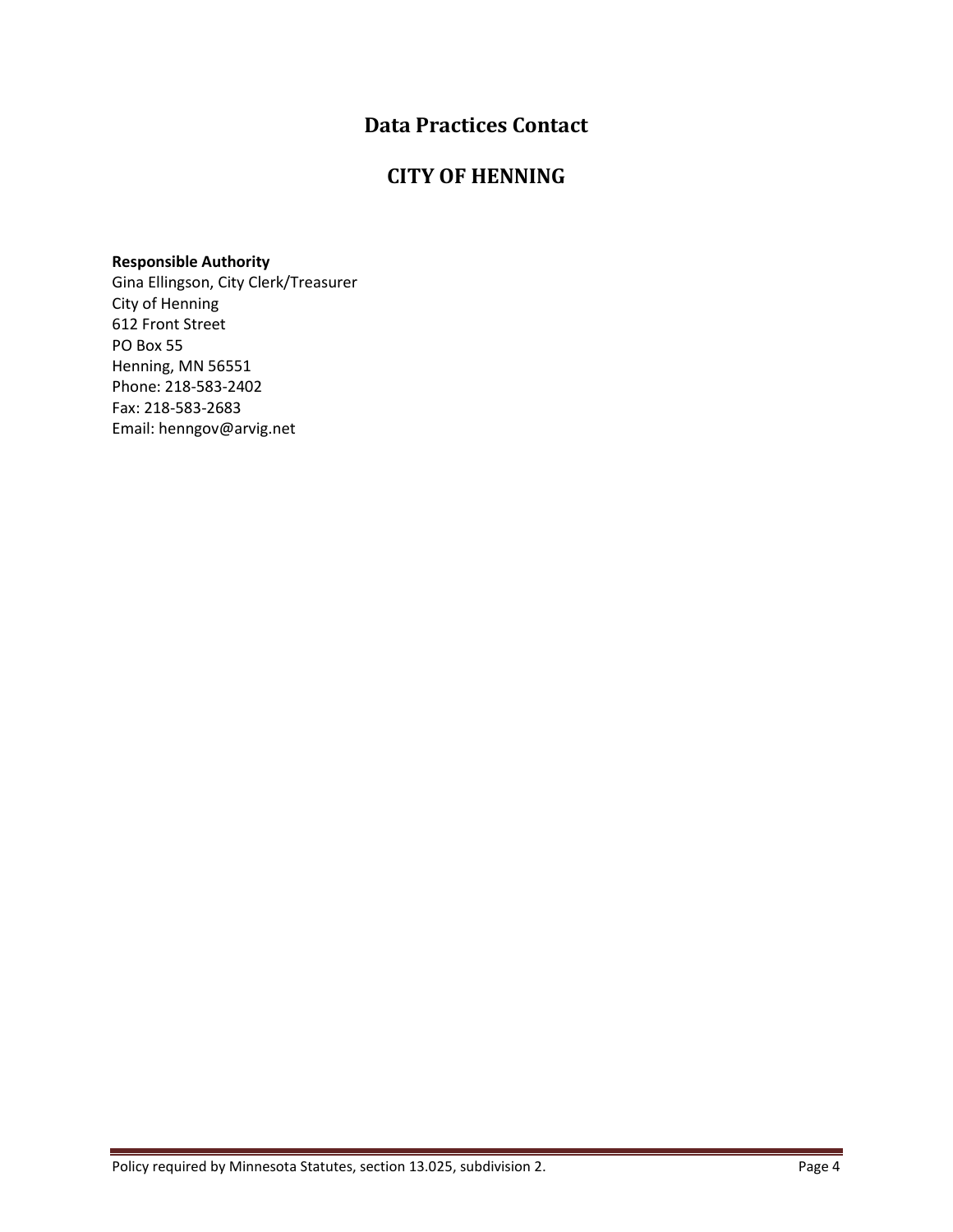### **Copy Costs – Members of the Public**

#### **CITY OF HENNING**

This City of Henning charges members of the public for copies of government data. These charges are authorized under Minnesota Statutes, section 13.03, subdivision 3(c).

Black and white, letter or legal size paper copies cost \$.25 for one sided copy or \$.50 for a two sided copy.

The charge for most other types of copies, when a charge is not set by statute or city resolution, is the actual cost of searching for and retrieving the data, and making the copies.

In determining the actual cost of making copies, we factor in employee time, the cost of the materials onto which we are copying the data (paper, CD, DVD, etc.), and mailing costs (if any). If your request is for copies of data that we cannot reproduce ourselves, such as photographs, we will charge you the actual cost we must pay an outside vendor for the copies.

The cost of employee time to search for data, retrieve data, and make copies will also be calculated and charged and paid for before data is presented for viewing, mailed or copies given.